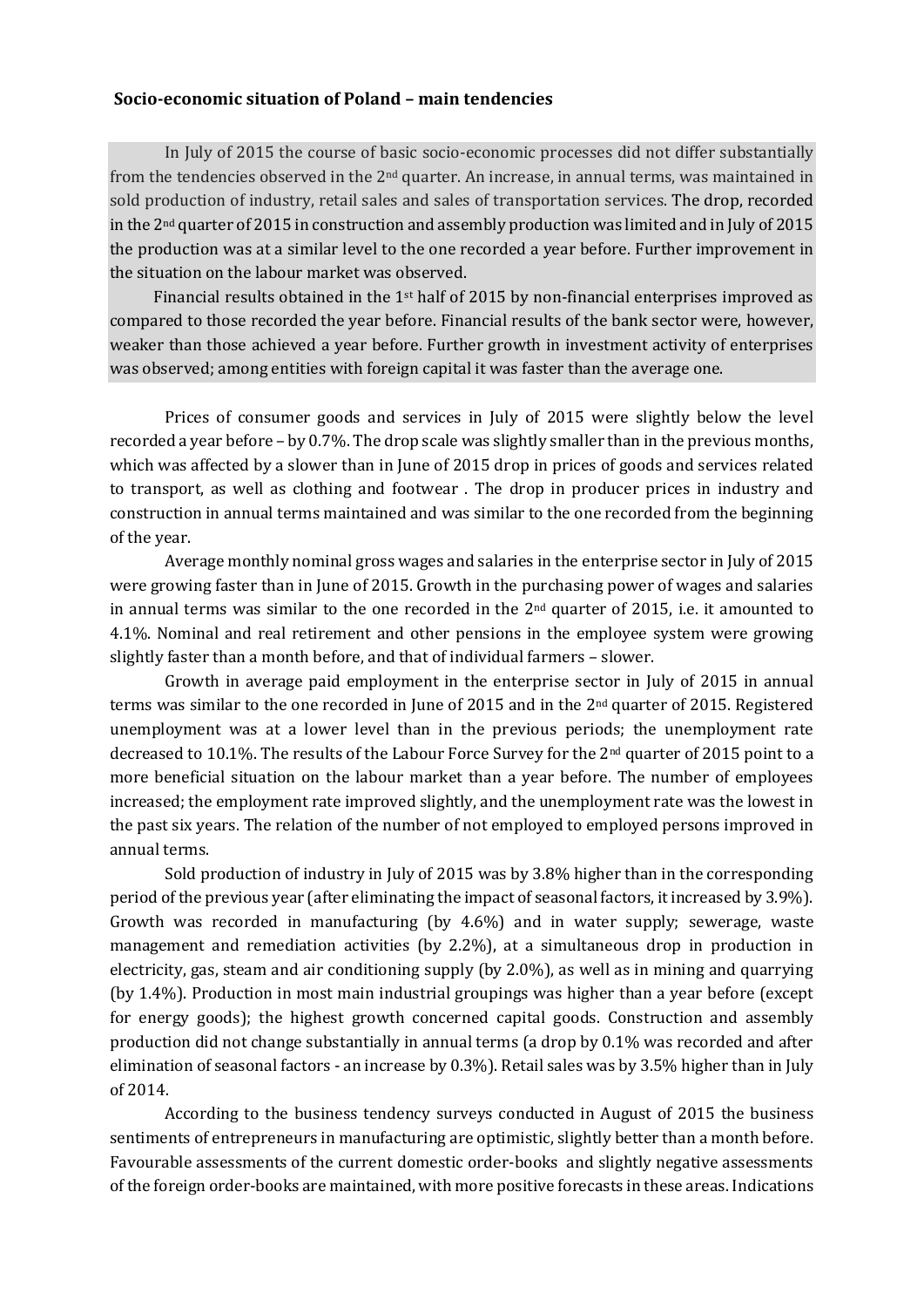of the current financial situation remain slightly negative, and forecasts are optimistic, similar to the ones observed in July of 2015. Positive assessments of the current production are weaker, while forecasts are more favourable. Construction entities assess the general business tendency climate slightly negatively, similarly to the month before. Slightly negative assessments of the current order-books and production remain unchanged, and forecasts are less optimistic. As in July of 2015, the current financial situation is assessed unfavourably, and forecasts indicate the lack of significant changes within the next three months in this area. Positive assessments of the general business tendency climate in retail trade are maintained. The expected demand for goods, as well as current and expected sales are assessed favourably, slightly better than a month before. After deterioration in July of 2015, forecasts of the financial situation are again slightly optimistic. In August of 2015 consumers formulate better than a month before current assessments and forecasts concerning individual consumption.

On the agricultural market, in July of 2015, at significantly lower supply than a year before, an increase was observed in procurement prices of basic species of cereals. Procurement prices of potatoes and products of animal origin were at a lower level than in the corresponding period of the previous year. In marketplace turnover the prices of products of both vegetable and animal origin were lower in annual terms. Profitability of pigs fattening deteriorated. Agri-meteorological conditions observed in July and August of 2015 (increasing shortage of soil moisture) have an unfavourable impact on the production situation in agriculture.

In the 1st half of 2015 the surveyed non-financial enterprises achieved more favourable financial results than a year before. A significant improvement, in comparison with the corresponding period of the year before, was observed in: the financial result from the sale of products, goods and materials, as well as gross and net financial results. Economic and financial indicators of the surveyed enterprises were shaped more favourably than in the  $1<sup>st</sup>$  half of 2014, including higher gross and net turnover profitability rates; the cost level indicator improved. An increase was observed in the share of number of enterprises showing net profit in the total number of the surveyed enterprises, as well as in the share of this group of enterprises in the total revenues from the total activity of the surveyed enterprises. The export sales level increased, and basic economic and financial relations achieved by exporters improved and were better than for the total number of surveyed enterprises.

Investment outlays of the surveyed enterprises were higher than in the corresponding period of the previous year (growth at constant prices by 10.9% against 14.4% in the 1st half of 2014). Outlays for buildings and structures increased to a greater extent than outlays for purchases. The investment activity of entities with foreign capital increased more than for all of the surveyed enterprises – by 15.0% (a year before the outlays in this group increased by 3.4%, i.e. clearly less than on average). The number of investments initiated by the surveyed enterprises, in total, as well as their estimated value, were higher in annual terms.

Foreign trade turnover (calculated in PLN) in the  $1<sup>st</sup>$  half of 2015 increased in annual terms, more in exports than in imports. The balance of turnover in total was positive against a negative one in the corresponding period of the previous year. Exchange with developed countries (including EU countries) and with developing countries increased. Deep decrease in turnover with Central and Eastern European countries was still observed, mainly due to weakened exchange with Russia and Ukraine. In the period of January-May of 2015 the total turnover at constant prices was higher than in the corresponding period of the previous year.

In the period of January-July of 2015 the State Budget revenue amounted to PLN 163.5 billion, and expenditure - to PLN 190.1 billion (i.e. respectively 55.0% and 55.4% of the amount of the assumed in the Budget Act for 2015). A deficit in the amount of PLN 26.6 billion was recorded, which accounted for 57.7% of the plan.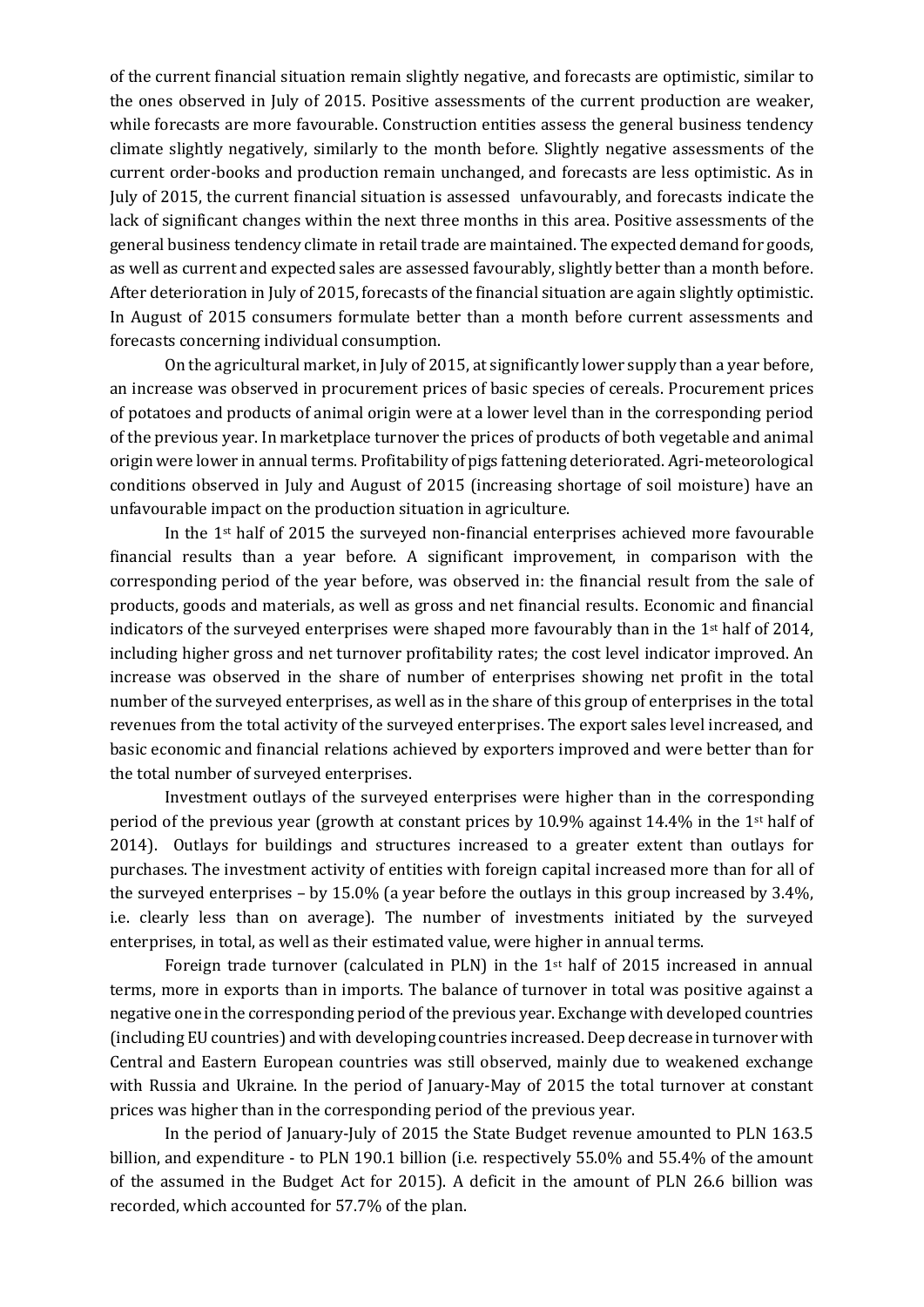## **SELECTED INDICATORS REGARDING THE ECONOMIC SITUATION OF THE COUNTRY**

| Specification                                                                                    |                          |                |                |                |               |                |                |             |                         |         |         |         |
|--------------------------------------------------------------------------------------------------|--------------------------|----------------|----------------|----------------|---------------|----------------|----------------|-------------|-------------------------|---------|---------|---------|
| $a - 2014$                                                                                       | $\mathbf{I}$             | $_{\rm II}$    | Ш              | IV             | V             | VI             | VII            | <b>VIII</b> | IX                      | X       | XI      | XII     |
| $b - 2015$                                                                                       |                          |                |                |                |               |                |                |             |                         |         |         |         |
|                                                                                                  | 5506                     | 5508           | 5515           | 5515           | 5515          | 5526           | 5531           | 5535        | 5537                    | 5545    | 5551    | 5549    |
|                                                                                                  | 5573<br>b                | 5573           | 5576           | 5575           | 5577          | 5578           | 5583           |             |                         |         |         |         |
|                                                                                                  | 2261                     | 2256           | 2182           | 2079           | 1987          | 1913           | 1879           | 1853        | 1822                    | 1785    | 1800    | 1825    |
|                                                                                                  | 1919                     | 1919           | 1861           | 1782           | 1702          | 1622           | 1586           |             |                         |         |         |         |
|                                                                                                  | 13,9                     | 13,9           | 13,5           | 13,0           | 12,5          | 12,0           | 11,8           | 11,7        | 11,5                    | 11,3    | 11,4    | 11,5    |
|                                                                                                  | 12,0<br>h                | 12,0           | 11,7           | 11,2           | 10,8          | 10,3           | 10,1           |             |                         |         |         |         |
| Average monthly nominal gross wage and salary in the enterprise sector <sup>1</sup> :            |                          |                |                |                |               |                |                |             |                         |         |         |         |
|                                                                                                  |                          | 3856,56        | 4017,75        | 3976,80        | 3878,31       | 3943,01        |                |             | 3964,91 3893,23 3900,49 | 3980,92 | 4004,80 | 4379,26 |
|                                                                                                  | 3942,78<br>b             | 3981,75        | 4214,14        | 4123,26        | 4002,16       | 4039,70        | 4095,26        |             |                         |         |         |         |
|                                                                                                  |                          |                |                |                |               |                |                |             |                         |         |         |         |
| a                                                                                                | 90,1                     | 101,3          | 104,2          | 99,0           | 97,5          | 101,7          | 100,6          | 98,2        | 100,2                   | 102,1   | 100,6   | 109,4   |
|                                                                                                  | 90,0<br>h                | 101,0          | 105,8          | 97,8           | 97,1          | 100,9          | 101,4          |             |                         |         |         |         |
|                                                                                                  | 103,4                    | 104,0          | 104,8          | 103,8          | 104,8         | 103,5          | 103,5          | 103,5       | 103,4                   | 103,8   | 102,7   | 103,7   |
|                                                                                                  | 103,6                    | 103,2          | 104,9          | 103,7          | 103,2         | 102,5          | 103,3          |             |                         |         |         |         |
| Average monthly real gross wage and salary in the enterprise sector <sup>1</sup> — corresponding |                          |                |                |                |               |                |                |             | 103,7                   |         |         |         |
|                                                                                                  | 103,0<br>a<br>105,2<br>h | 103,3<br>105,0 | 104,2          | 103,5<br>104,9 | 104,6         | 103,2          | 103,6<br>104,1 | 103,7       |                         | 104,3   | 103,2   | 104,7   |
| Average monthly real gross retirement pay and pension:                                           |                          |                | 106,6          |                | 104,1         | 103,4          |                |             |                         |         |         |         |
|                                                                                                  |                          |                |                |                |               |                |                |             |                         |         |         |         |
| from non-agricultural social security system                                                     |                          |                |                |                |               |                |                |             |                         |         |         |         |
| corresponding month of previous year=100<br>a                                                    | 103,9                    | 104,3          | 102,1          | 103,2          | 103,6         | 103,4          | 104,2          | 103,7       | 103,7                   | 103,7   | 103,9   | 104,2   |
|                                                                                                  | 104,5                    | 104,6          | 104,8          | 103,3          | 103,1         | 102,8          | 103,1          |             |                         |         |         |         |
| of farmers                                                                                       |                          |                |                |                |               |                |                |             |                         |         |         |         |
| corresponding month of previous year=100                                                         | 103,8                    | 103,8          | 100,8          | 101,0          | 101,2         | 101,3          | 101,7          | 101,9       | 101,9                   | 102,0   | 102,4   | 102,9   |
|                                                                                                  | 102,8                    | 103,2          | 104,9          | 104,5          | 105,5         | 104,4          | 103,6          |             |                         |         |         |         |
| Price indices of consumer goods and services:                                                    |                          |                |                |                |               |                |                |             |                         |         |         |         |
|                                                                                                  | 100,1<br>99,8            | 100,1<br>99,9  | 100,1<br>100,2 | 100,0          | 99,9<br>100,0 | 100,0          | 99,8<br>99,9   | 99,6        | 100,0                   | 100,0   | 99,8    | 99,7    |
|                                                                                                  | 100,5                    | 100,7          | 100,7          | 100,4<br>100,3 | 100,2         | 100,0<br>100,3 | 99,8           | 99,7        | 99,7                    | 99,4    | 99,4    | 99,0    |
|                                                                                                  | 98,6<br>h                | 98,4           | 98,5           | 98,9           | 99,1          | 99,2           | 99,3           |             |                         |         |         |         |
|                                                                                                  | 100,1<br>a               | 100,2          | 100,3          | 100,2          | 100,1         | 100,1          | 99,9           | 99,5        | 99,4                    | 99,5    | 99,2    | 99,0    |
|                                                                                                  | 99,8                     | 99,6           | 99,8           | 100,3          | 100,3         | 100,3          | 100,2          |             |                         |         |         |         |
| Price indices of sold production of industry:                                                    |                          |                |                |                |               |                |                |             |                         |         |         |         |
|                                                                                                  | 100,0<br>a               | 99,9           | 99,8           | 99,8           | 99,8          | 99,9           | 99,9           | 100,3       | 100,0                   | 99,6    | 99,5    | 98,8    |
|                                                                                                  | 99,9<br>h                | 99,9           | 100,1          | 99,6           | 100,4         | 100,6          | 99,6           |             |                         |         |         |         |
|                                                                                                  | 99,0                     | 98,6           | 98,7           | 99,3           | 99,0          | 98,2           | 97,9           | 98,5        | 98,4                    | 98,7    | 98,4    | 97,3    |
| h                                                                                                | 97,2                     | 97,2           | 97,5           | 97,3           | 97,9          | 98,6           | 98,3           |             |                         |         |         |         |
| Price indices of construction and assembly production:                                           |                          |                |                |                |               |                |                |             |                         |         |         |         |
|                                                                                                  | 99,8                     | 99,8           | 99,9           | 99,9           | 100,0         | 100,0          | 100,0          | 100,0       | 100,0                   | 100,0   | 99,9    | 99,9    |
| h                                                                                                | 99,9                     | 99,9           | 100,0          | 100,0          | 99,9          | 100,0          | 99,9           |             |                         |         |         |         |
|                                                                                                  | 98,3                     | 98,4           | 98,5           | 98,5           | 98,6          | 98,7           | 98,8           | 99,1        | 99,2                    | 99,3    | 99,4    | 99,2    |
|                                                                                                  | 99,5<br>b                | 99,6           | 99,7           | 99,7           | 99,7          | 99,6           | 99,6           |             |                         |         |         |         |

*1*Data concern economic entities employing more than 9 persons.